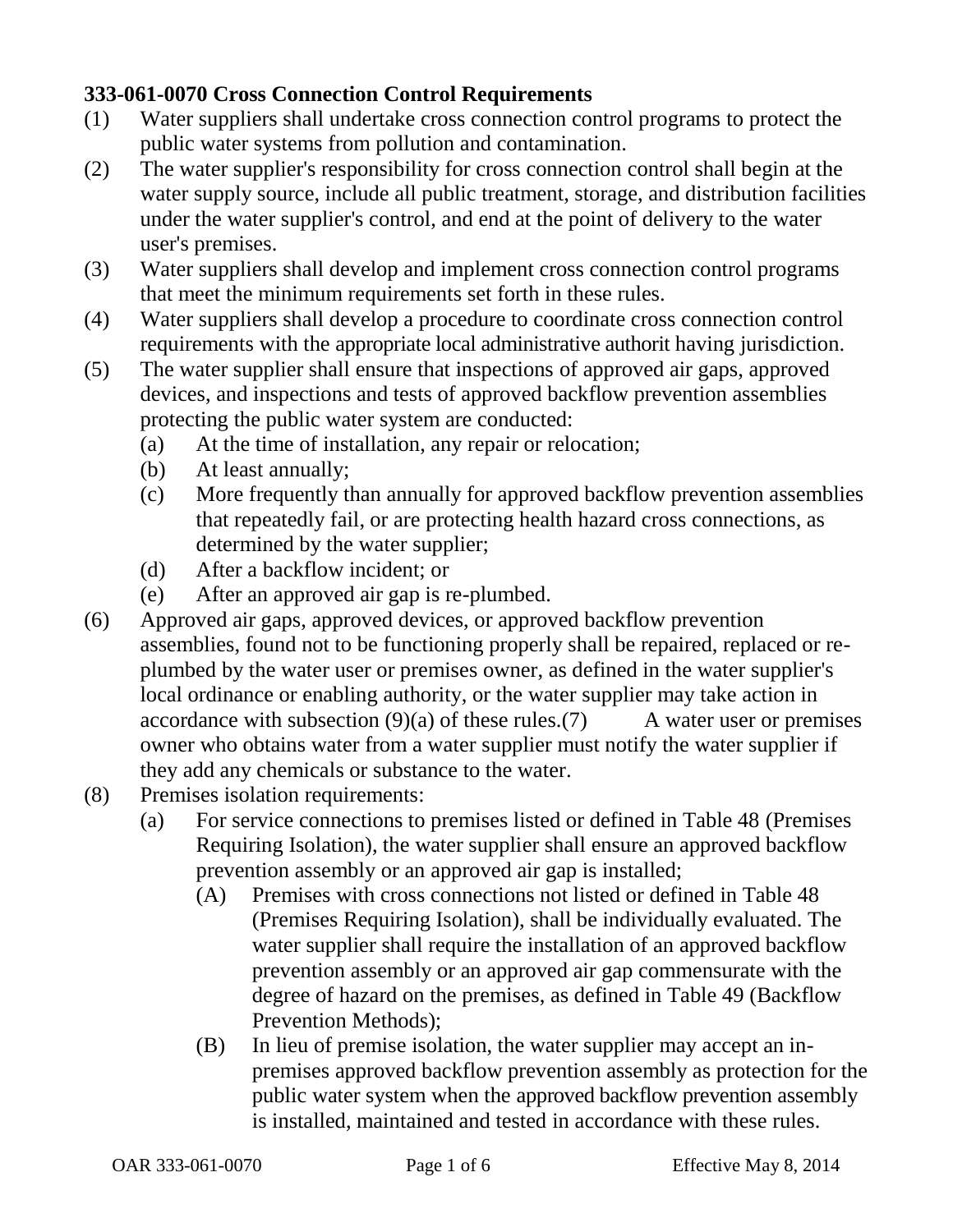- (b) Where premises isolation is used to protect against a cross connection, the following requirements apply;
	- (A) The water supplier shall:
		- (i) Ensure the approved backflow prevention assembly is installed at a location adjacent to the service connection or point of delivery;
		- (ii) Ensure any alternate location used must be with the approval of the water supplier and must meet the water supplier's cross connection control requirements; and
		- (iii) Notify the premises owner and water user, in writing, of thermal expansion concerns.
	- (B) The premises owner shall:
		- (i) Ensure no cross connections exist between the point of delivery from the public water system and the approved backflow prevention assemblies, when these are installed in an alternate location; and
		- (ii) Assume responsibility for testing, maintenance, and repair of the installed approved backflow prevention assembly to protect against the hazard.
- (c) Where unique conditions exist, but not limited to, extreme terrain or pipe elevation changes, or structures greater than three stories in height, even with no actual or potential health hazard, an approved backflow prevention assembly may be installed at the point of delivery; and
- (d) Where the water supplier chooses to use premises isolation by the installation of an approved backflow prevention assembly on a one- or two-family dwelling under the jurisdiction of the Oregon Plumbing Specialty Code and there is no actual or potential cross connection, the water supplier shall:
	- (A) Install the approved backflow prevention assembly at the point of delivery;
	- (B) Notify the premises owner and water user in writing of thermal expansion concerns; and
	- (C) Take responsibility for testing, maintenance and repair of the installed approved backflow prevention assembly.
- (9) In community water systems, water suppliers shall implement a cross connection control program directly, or by written agreement with another agency experienced in cross connection control. The local cross connection program shall consist of the following elements:
	- (a) Local ordinance or enabling authority that authorizes discontinuing water service to premises for:
		- (A) Failure to remove or eliminate an existing unprotected or potential cross connection;
		- (B) Failure to install a required approved backflow prevention assembly;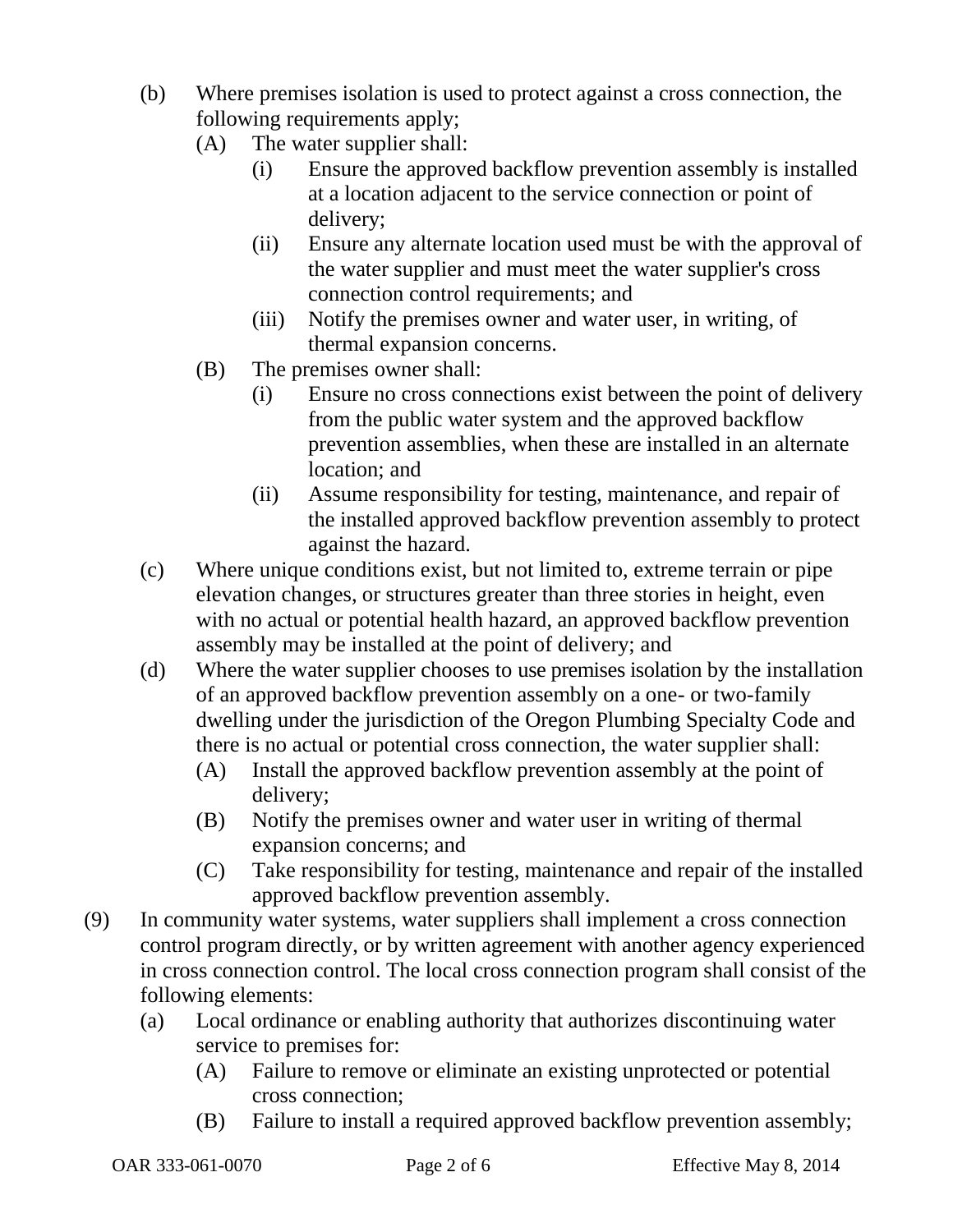- (C) Failure to maintain an approved backflow prevention assembly; or
- (D) Failure to conduct the required testing of an approved backflow prevention assembly.
- (b) A written program plan for community water systems with 300 or more service connections shall include the following:
	- (A) A list of premises where health hazard cross connections exist, including, but not limited to, those listed in Table 48 (Premises Requiring Isolation);
	- (B) A current list of certified cross connection control staff members;
	- (C) Procedures for evaluating the degree of hazard posed by a water user's premises;
	- (D) A procedure for notifying the water user if a non-health hazard or health hazard is identified, and for informing the water user of any corrective action required;
	- (E) The type of protection required to prevent backflow into the public water supply, commensurate with the degree of hazard that exists on the water user's premises, as defined in Table 49 (Backflow Prevention Methods);
	- (F) A description of what corrective actions will be taken if a water user fails to comply with the water supplier's cross connection control requirements;
	- (G) Current records of approved backflow prevention assemblies installed, inspections completed, backflow prevention assembly test results on backflow prevention assemblies and verification of current Backflow Assembly Tester certification; and
	- (H) A public education program about cross connection control.
- (c) The water supplier shall prepare and submit a cross connection control Annual Summary Report to the Authority, on forms provided by the Authority, before the last working day of March each year.
- (d) In community water systems having 300 or more service connections, water suppliers shall ensure at least one person is certified as a Cross Connection Control Specialist, unless specifically exempted from this requirement by the Authority.
- (10) Fees: Community water systems shall submit to the Authority an annual cross connection program implementation fee, based on the number of service connections, as follows:

| <b>Service Connections:</b> | Fee:   |
|-----------------------------|--------|
| 15-99                       | \$30.  |
| 100-999                     | \$75.  |
| 1,000-9,999                 | \$200. |
| 10,000 or more              | \$350. |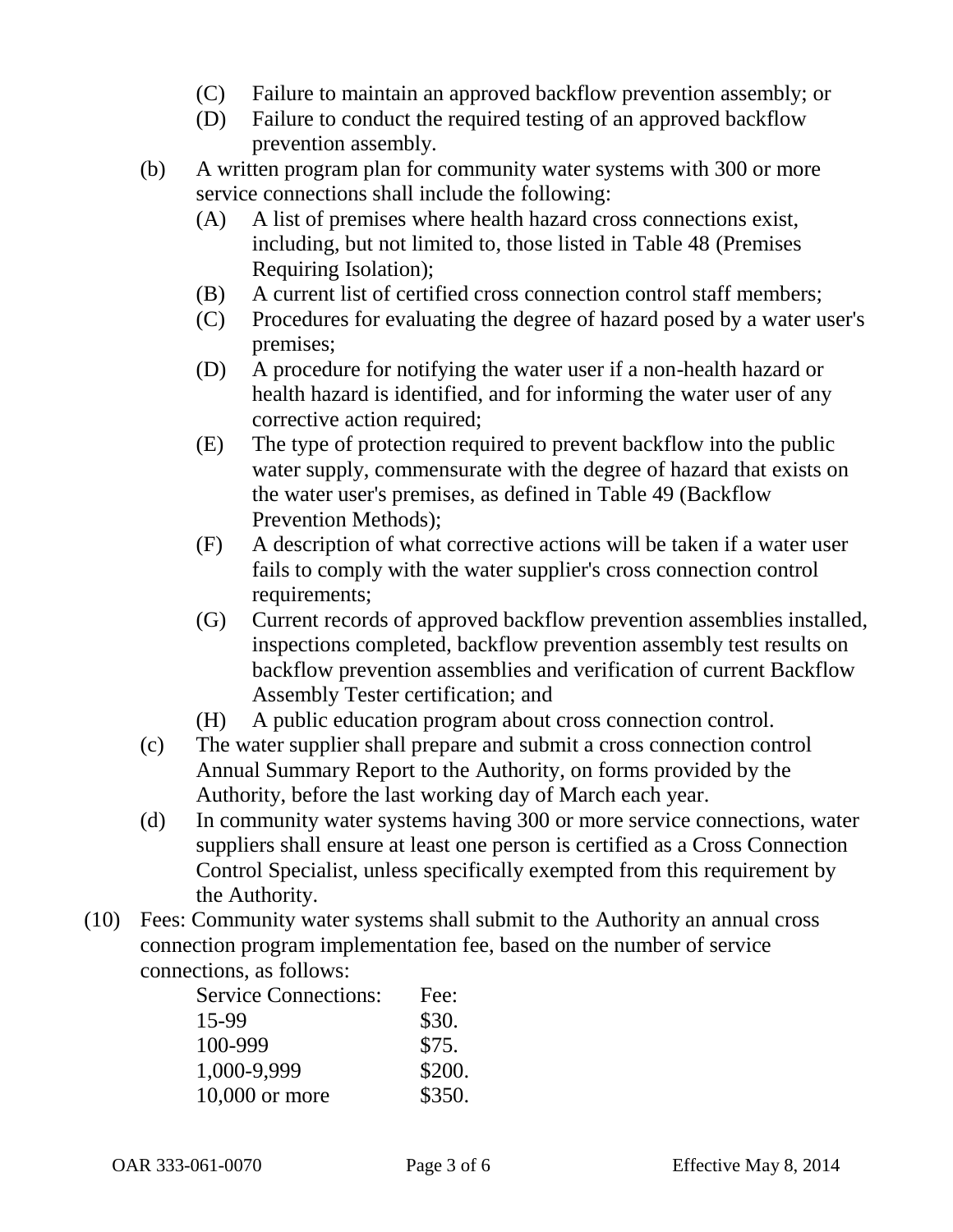- (a) Billing invoices will be mailed to water systems in the first week of November each year and are due by January first of the following year;
- (b) Fees are payable to Oregon Health Authority by check or money order;
- (c) A late fee of 50 percent of the original amount will be added to the total amount due and will be assessed after January 31 of each year.
- (11) In transient or non-transient non-community water systems, the water supplier that owns and/or operates the system shall:
	- (a) Ensure no cross connections exist, or are isolated from the potable water system with an approved backflow prevention assembly, as required in section (12) of this rule;
	- (b) Ensure approved backflow prevention assemblies are installed at, or near, the cross connection; and
	- (c) Conduct an annual cross connection survey and inspection to ensure compliance with these rules, and test all backflow assemblies annually. All building permits and related inspections are to be made by the Department of Consumer and Business Services, Building Codes Division, as required by ORS 447.020.
- (12) Approved backflow prevention assemblies and devices required under these rules shall be approved by the University of Southern California, Foundation for Cross-Connection Control and Hydraulic Research, or other equivalent testing laboratories approved by the Authority.
- (13) Backflow prevention assemblies installed before the effective date of these rules that were approved at the time of installation, but are not currently approved, shall be permitted to remain in service provided the assemblies are not moved, the piping systems are not significantly remodeled or modified, the assemblies are properly maintained, and they are commensurate with the degree of hazard they were installed to protect. The assemblies must be tested at least annually and perform satisfactorily to the testing procedures set forth in these rules.
- (14) Tests performed by Authority-certified Backflow Assembly Testers shall be in conformance with procedures established by the University of Southern California, Foundation for Cross Connection Control and Hydraulic Research, Manual of Cross-Connection Control, 10th Edition, or other equivalent testing procedures approved by the Authority.
- (15) Backflow prevention assemblies shall be tested by Authority-certified Backflow Assembly Testers, except as otherwise provided for journeyman plumbers or apprentice plumbers in OAR 333-061-0072 of these rules (Backflow Assembly Tester Certification). The Backflow Assembly Tester must produce three copies of all test reports. One copy must be maintained in the Tester's permanent records, one copy must be provided to the water user or property owner, and one copy must be provided to the water supplier.
	- (a) Test reports must be provided within 10 working days; and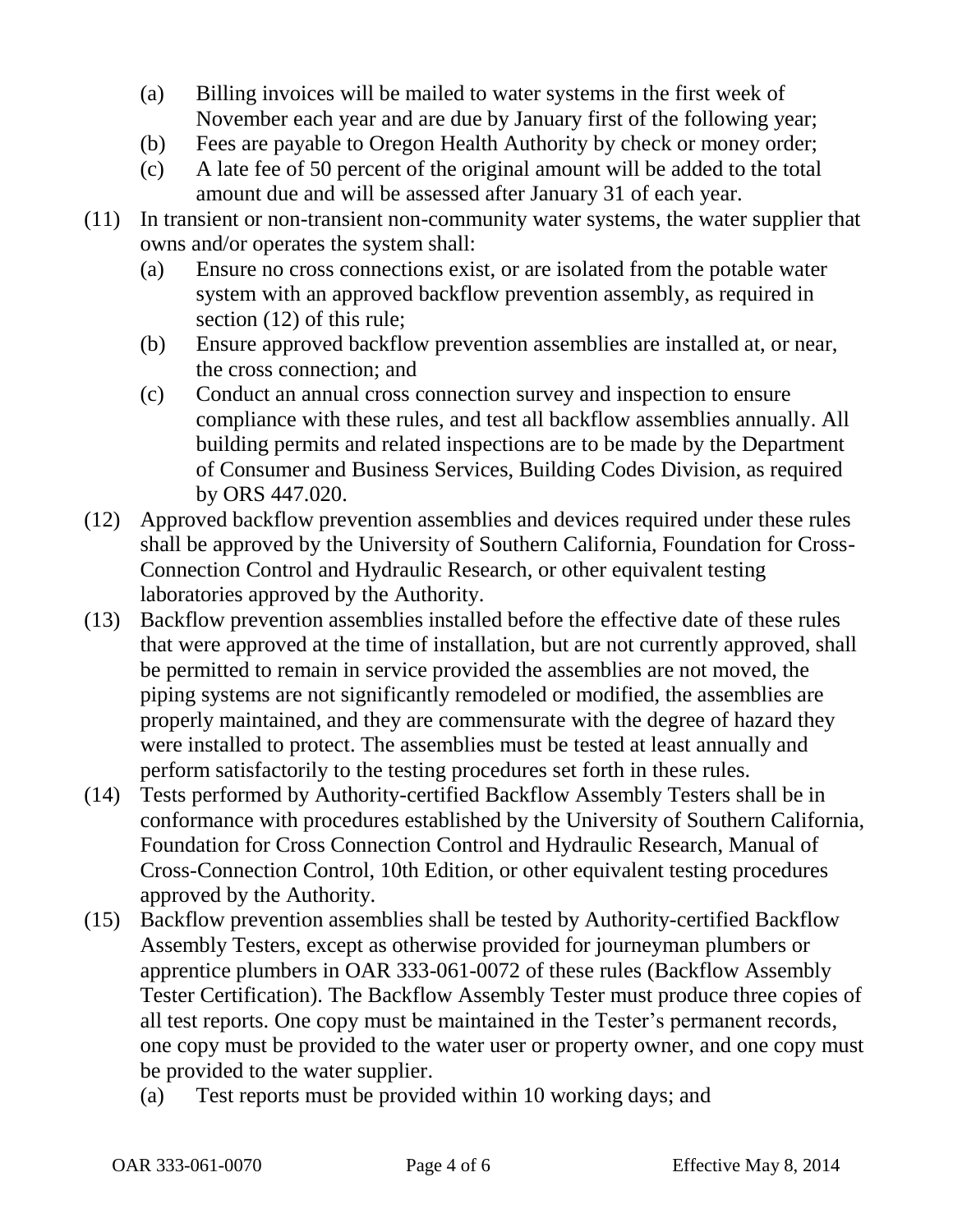- (b) The test reports must be in a manner and form acceptable to the water supplier.
- (16) All approved backflow prevention assemblies subject to these rules shall be installed in accordance with OAR 333-061-0071 and the Oregon Plumbing Specialty Code.
- (17) The Authority shall establish an advisory board for cross connection control issues consisting of not more than nine members, and including representation from the following:
	- (a) Oregon licensed Plumbers;
	- (b) Authority certified Backflow Assembly Testers;
	- (c) Authority certified Cross Connection Specialists;
	- (d) Water Suppliers;
	- (e) The general public;
	- (f) Authority certified Instructors of Backflow Assembly Testers or Cross Connection Specialists;
	- (g) Backflow assembly manufacturers or authorized representatives;
	- (h) Engineers experienced in water systems, cross connection control and/or backflow prevention; and
	- (i) Oregon certified Plumbing Inspectors.

## Table 48

|     | Premises Requiring Isolation* By an Approved Air Gap                      |  |
|-----|---------------------------------------------------------------------------|--|
| or  |                                                                           |  |
|     | Reduced Pressure Principle Type Of Assembly Health Hazard                 |  |
| 1.  | Agricultural (e.g. farms, dairies)                                        |  |
| 2.  | Beverage bottling plants**                                                |  |
| 3.  | Car washes                                                                |  |
| 4.  | Chemical plants                                                           |  |
| 5.  | Commercial laundries and dry cleaners                                     |  |
| 6.  | Premises where both reclaimed and potable water are used                  |  |
| 7.  | Film processing plants                                                    |  |
| 8.  | Food processing plants                                                    |  |
| 9.  | Medical centers (e.g., hospitals, medical clinics, nursing homes,         |  |
|     | veterinary clinics, dental clinics, blood plasma centers)                 |  |
| 10. | Premises with irrigation systems that use the water supplier's water with |  |
|     | chemical additions (e.g., parks, playgrounds, golf courses, cemeteries,   |  |
|     | housing estates)                                                          |  |
| 11. | Laboratories                                                              |  |
|     | 12. Metal plating industries                                              |  |
| 13. | Mortuaries                                                                |  |
| 14. | Petroleum processing or storage plants                                    |  |
|     | 15. Piers and docks                                                       |  |